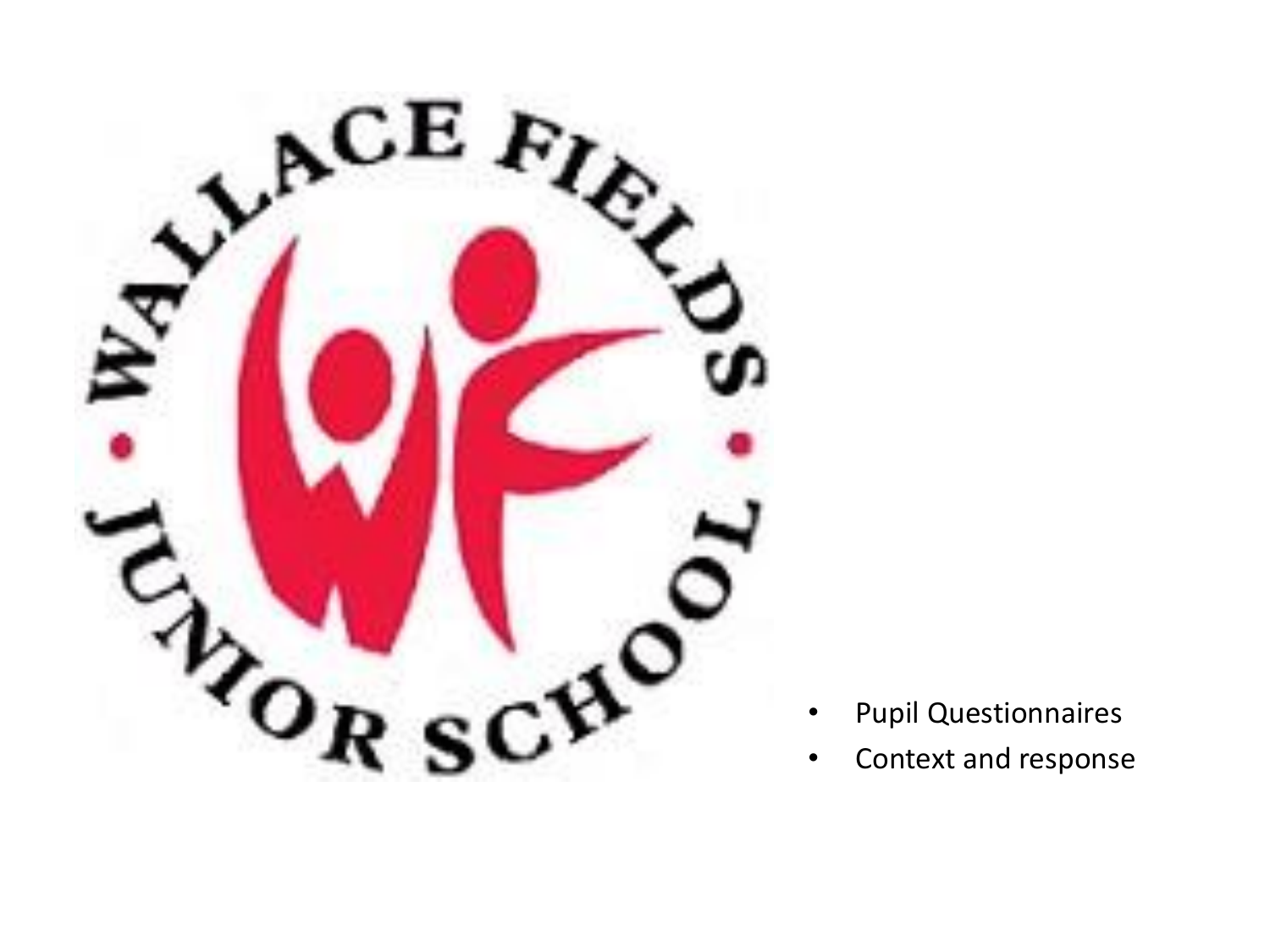## Context

- The questionnaires were released in the summer of 2019 and were completed online.
- In school the children completed it electronically in the computing suite as a class so that all children could take part.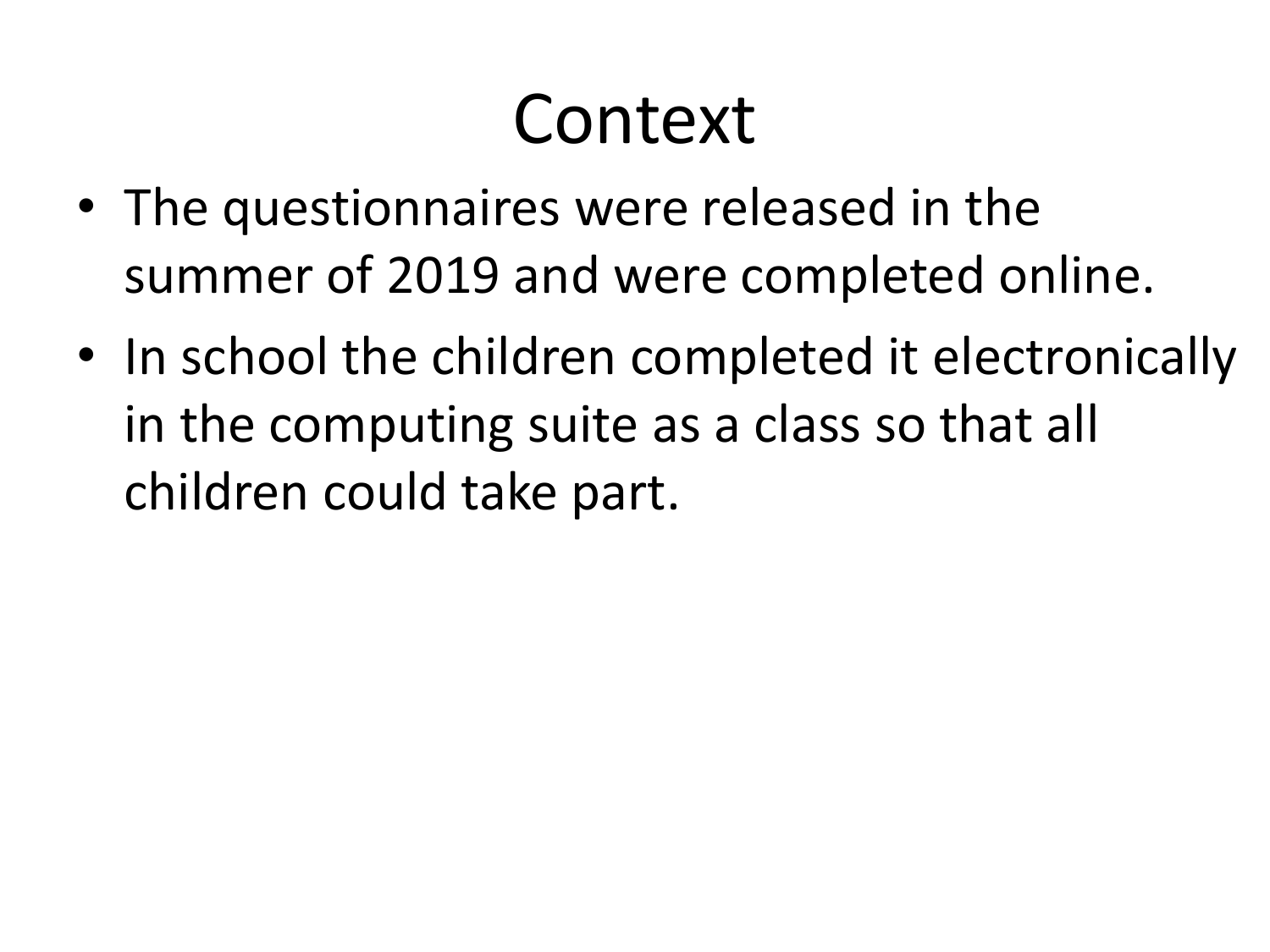### Do you enjoy being at school?

#### I enjoy being at school

260 responses



Response: A strong response and most teachers explained, during completion, that school wasn't optional – as some pupils said they would rather be playing video games than go to school. I'd still like a larger amount wanting to come to school. See rewards and praise later.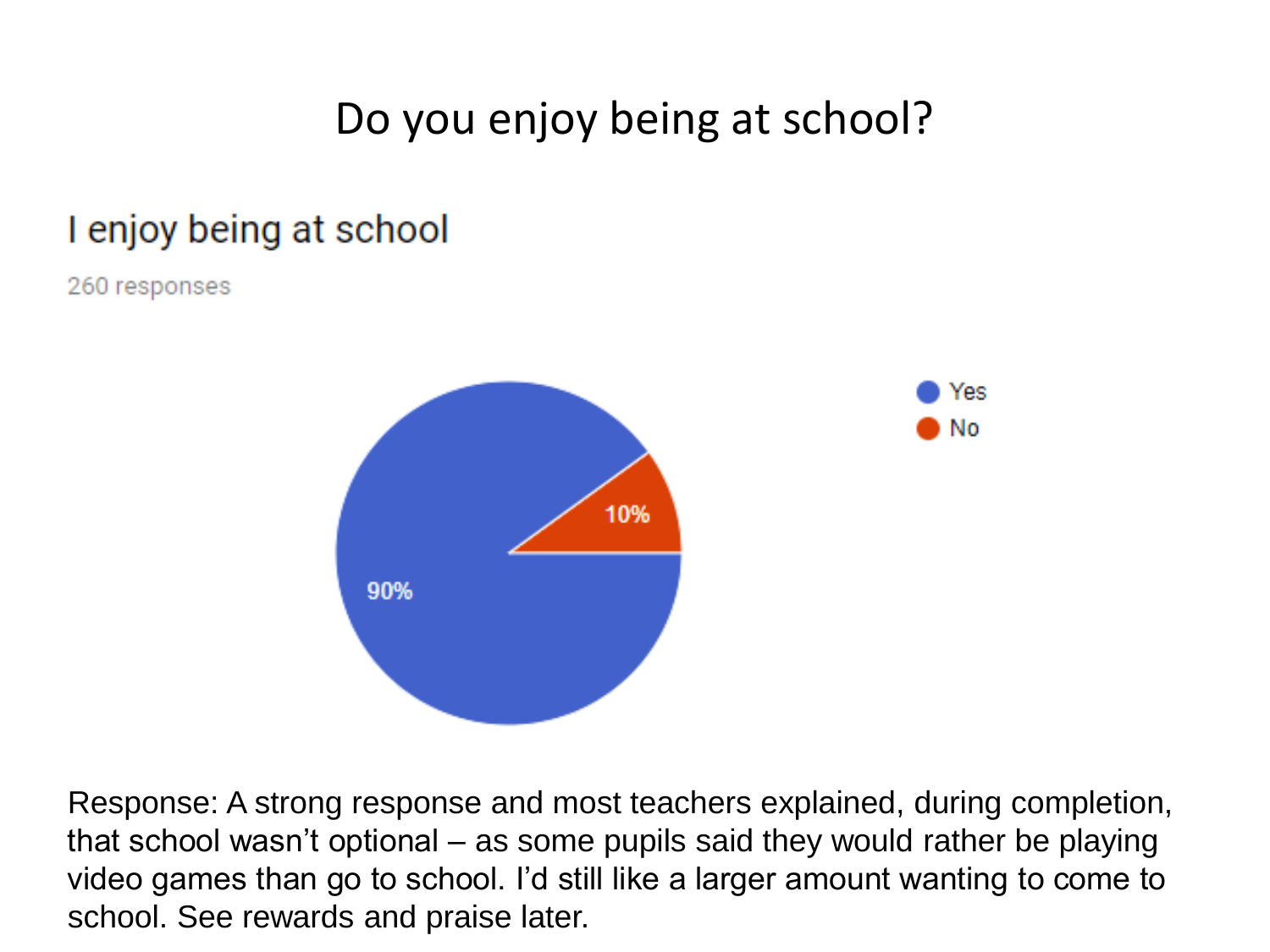## I feel safe in school

#### 260 responses





Response: Very strong response – safeguarding and safety a constant top level consideration. The new reception area and the electronic signing in have helped reinforce this area. Constant review of safeguarding continues.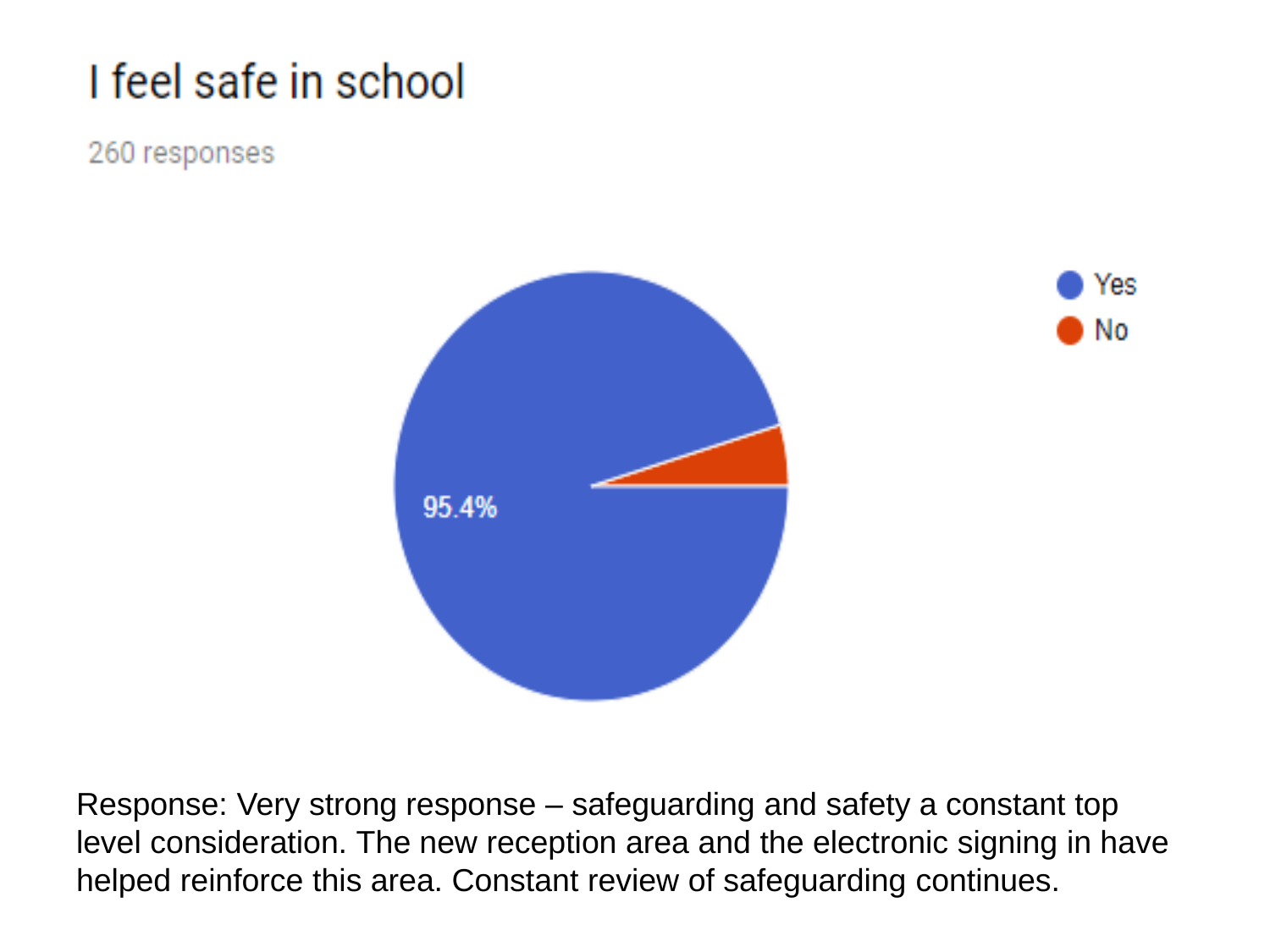#### My well-being: If I am upset or sad I know there are ways to help me e.g. SEAL box, Peer Mentoring, talk to a teacher.

260 responses



Response: The SEAL box has been renamed the class 'Mood Box' and a stronger focus put on wellbeing including a wellbeing week at the start of the new academic year.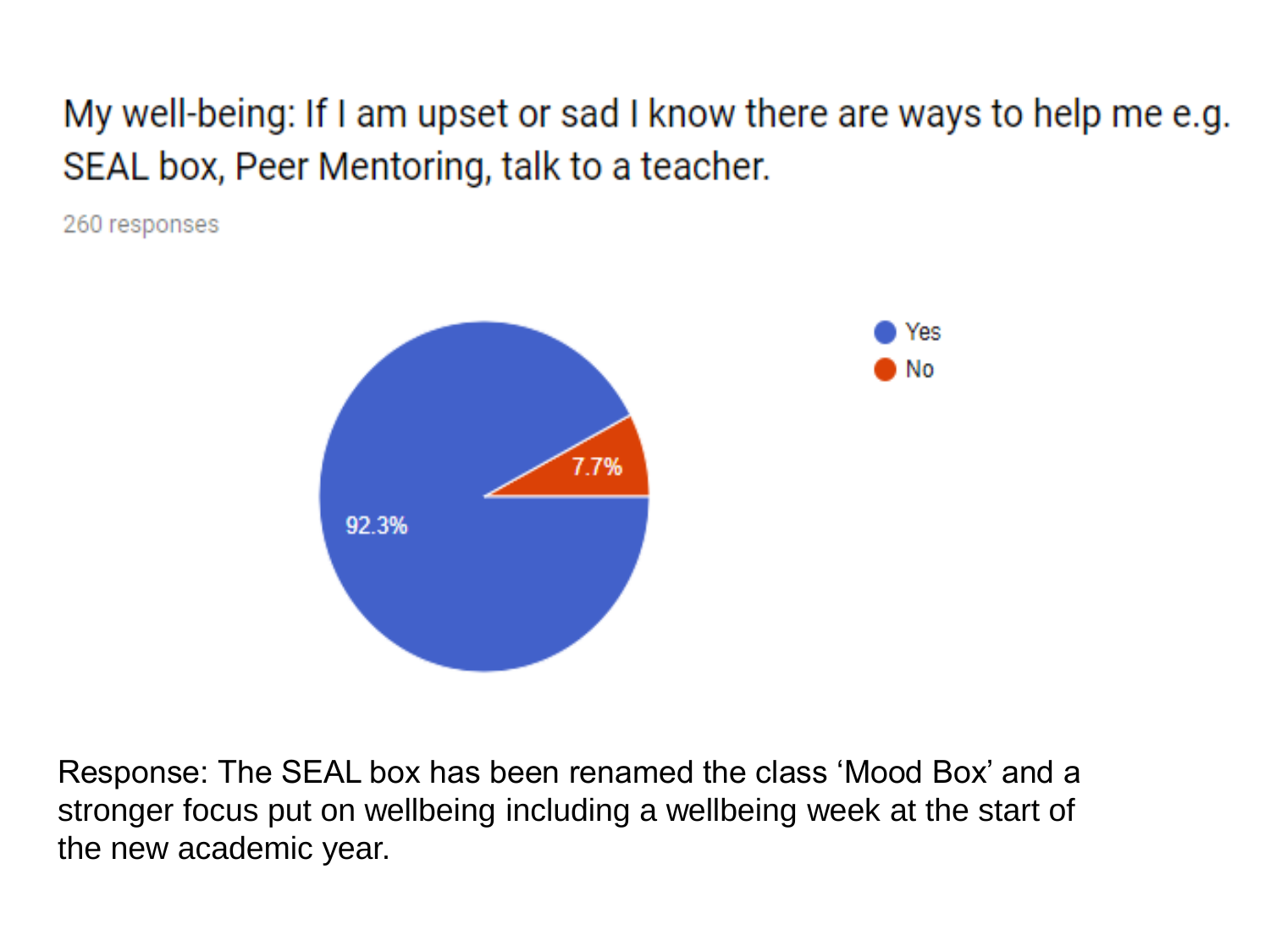I know how to use the Internet safely and about E-Safety and will report any concerns I have around keeping safe.

Yes

No

260 responses



Response: High levels of cyber-safety. PSHE and computing lessons reinforce this. Some children still have access to age-inappropriate platforms on tablets and phones that can bring children into conflict outside of school.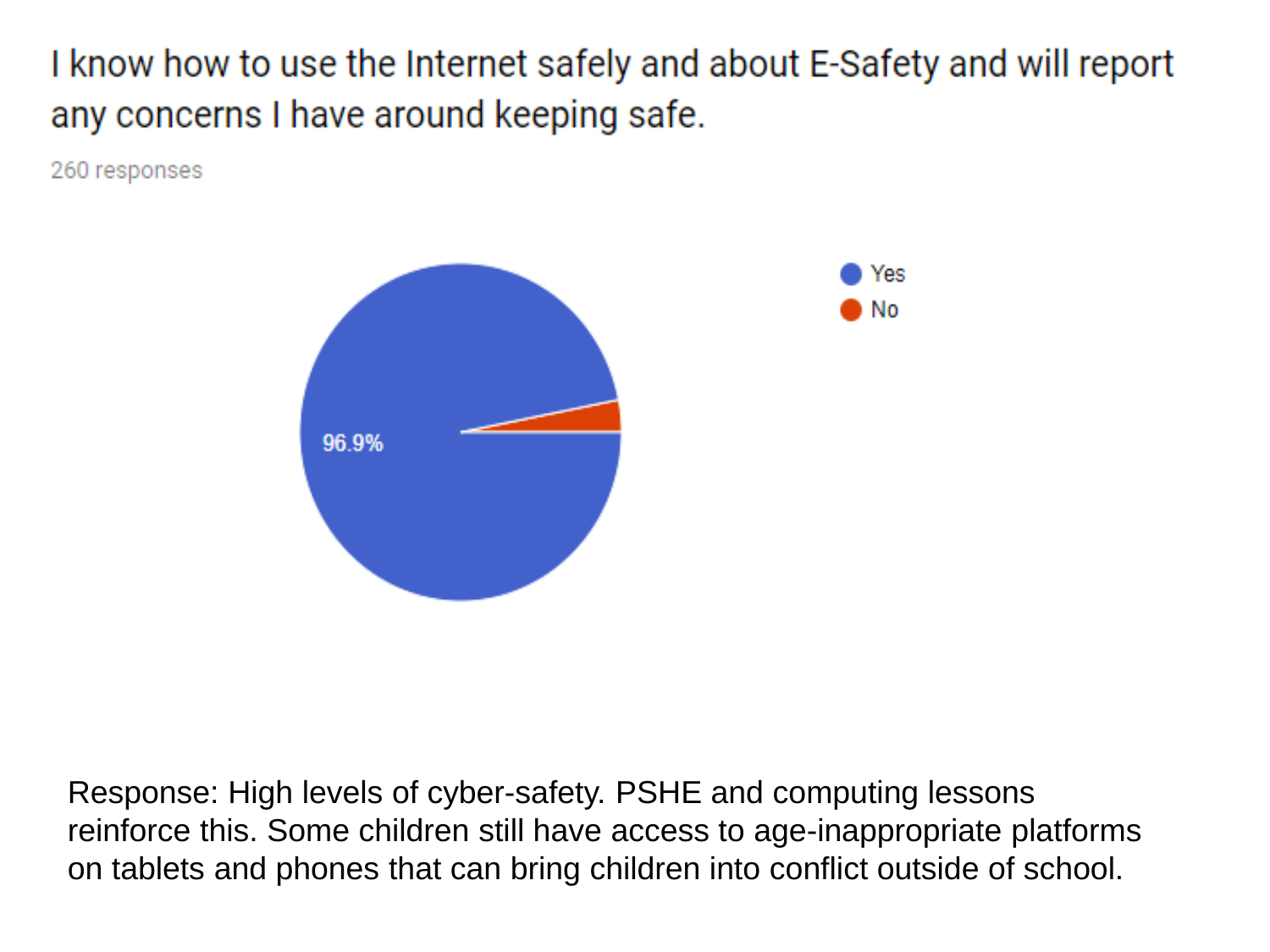### There are lots of clubs at school to choose from.

260 responses



Response: Strong response. We have around 27 clubs and extra curricular activities, 11 of those are sport. No primary school locally has as many clubs as our school. A very broad and balanced curriculum available to all. We were the 3rd highest participants in the Surrey for the District Sports.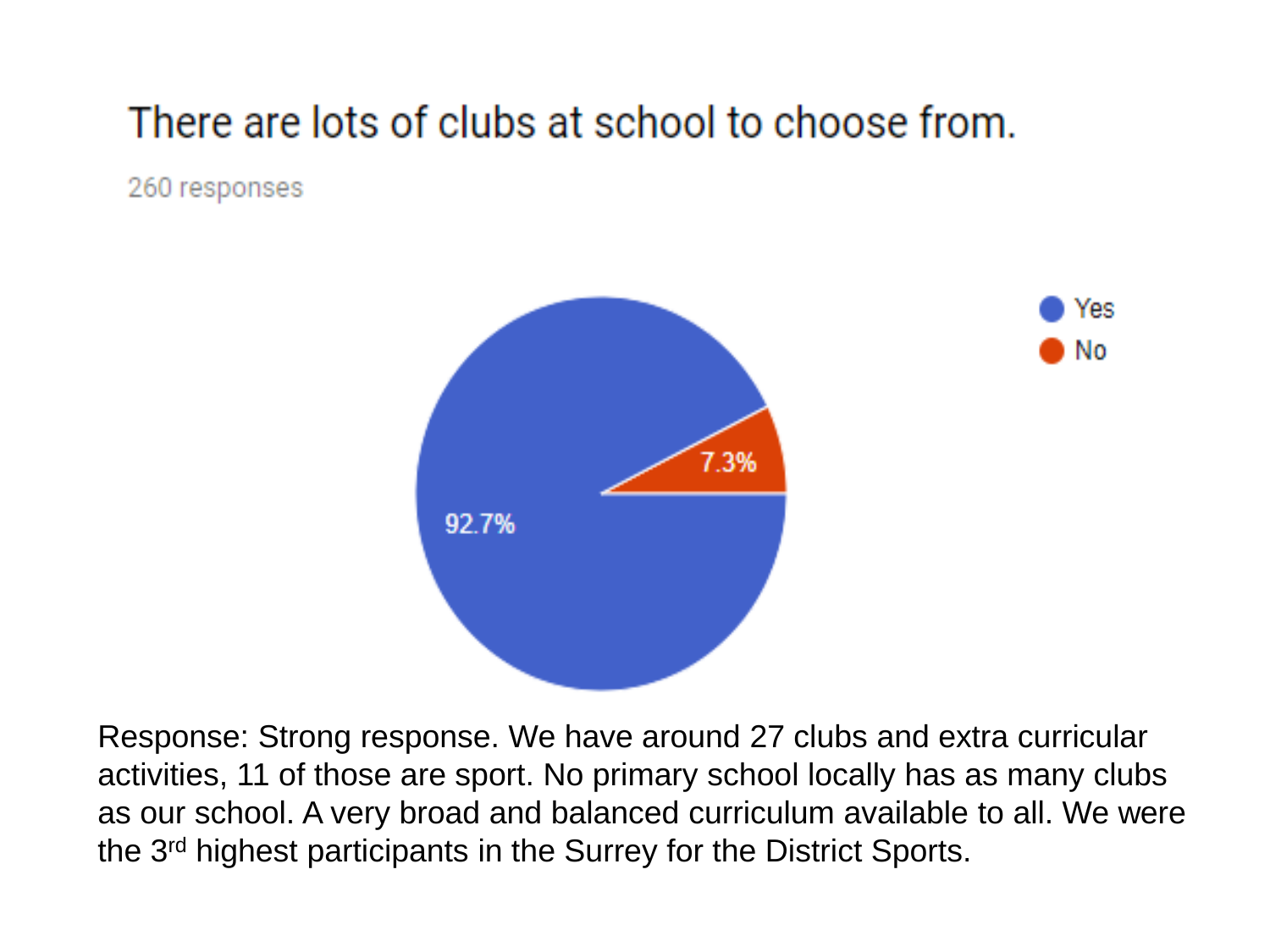#### I have attended a school club this year.

260 responses



Response: A healthy and positive result. Club assemblies are held at the start of the term to encourage and enthuse children to join a club, including demonstrations, participation and videos. Some individual children do not do any clubs and this pattern goes through their time with us. Ultimately parental choice.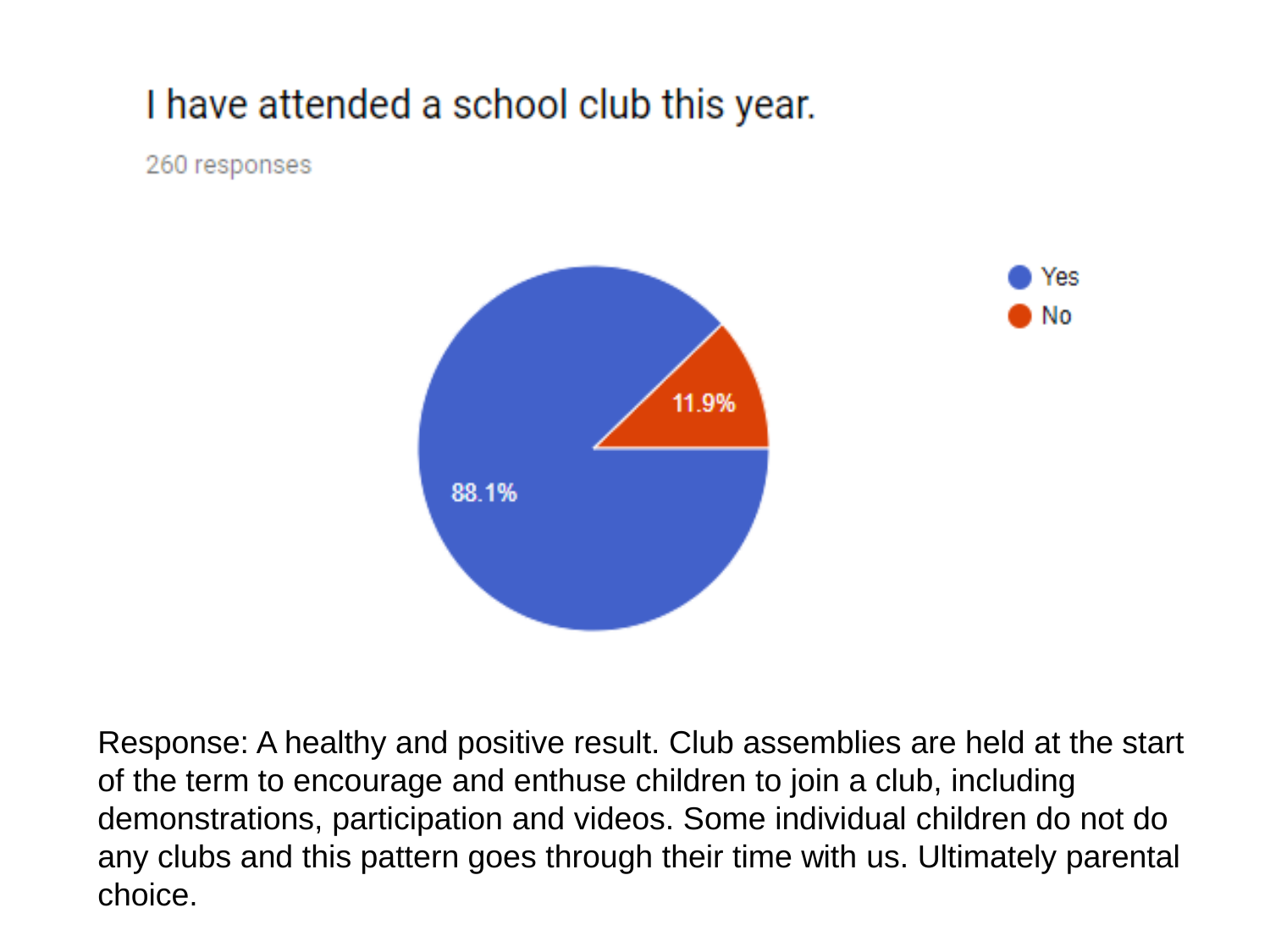### I know about the School Council and feel that it tries hard to represent the children's views

260 responses



Response: School Council are elected and meet around once a month with me. Training and guidance states that three key ideas maximum should be discussed but it usually ends up being all ideas being considered. School Council take their role seriously, they discuss and feedback to their class. Their achievements over the last three years are on display in the hall.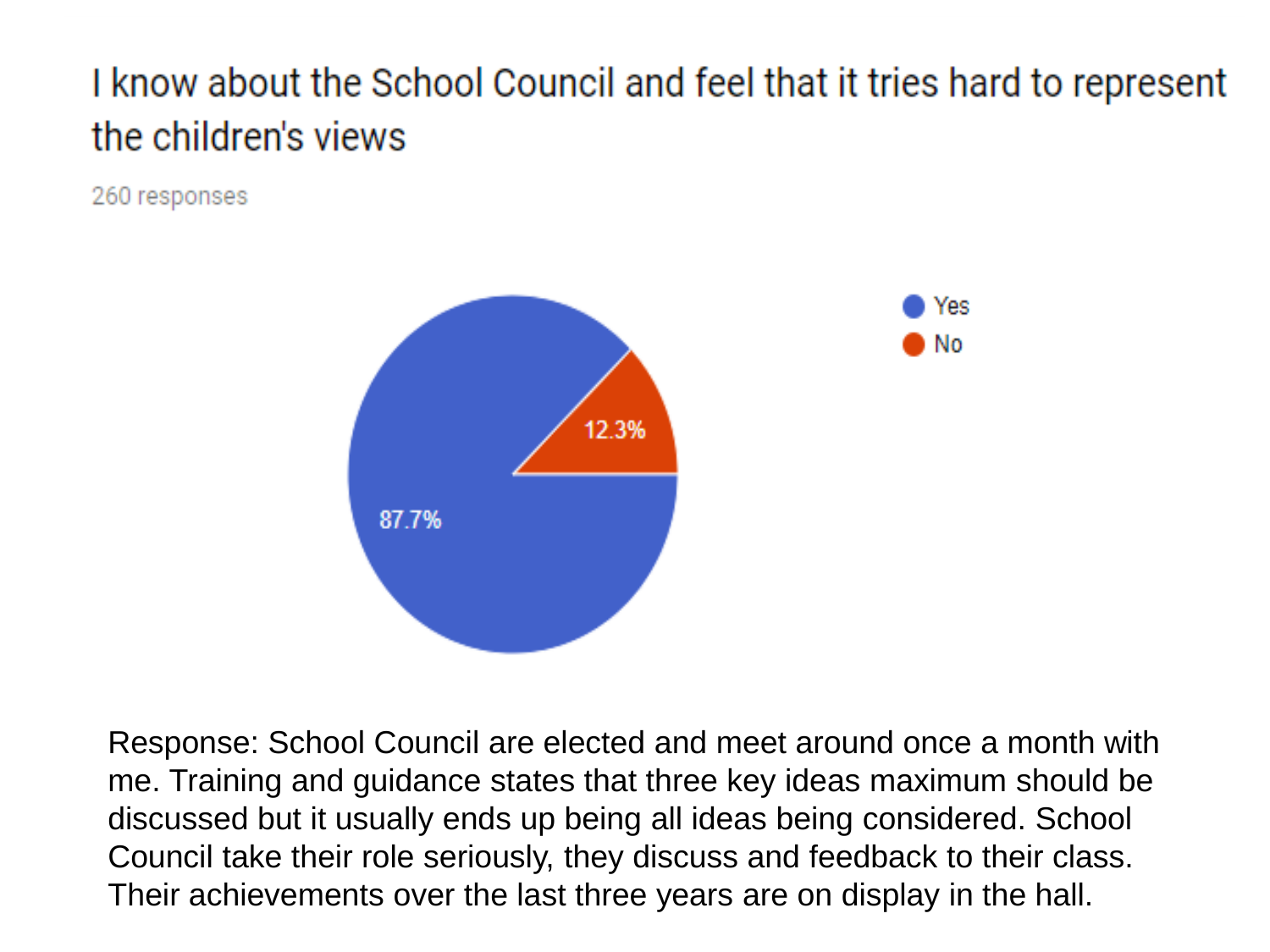## My teacher tries to make my lessons interesting and fun

260 responses



Response: Very positive result. Additional comments at the end confirm this viewpoint. Teachers do work hard to ensure lessons are engaging and involve progress in learning. Children commented that their teachers are kind, friendly and funny.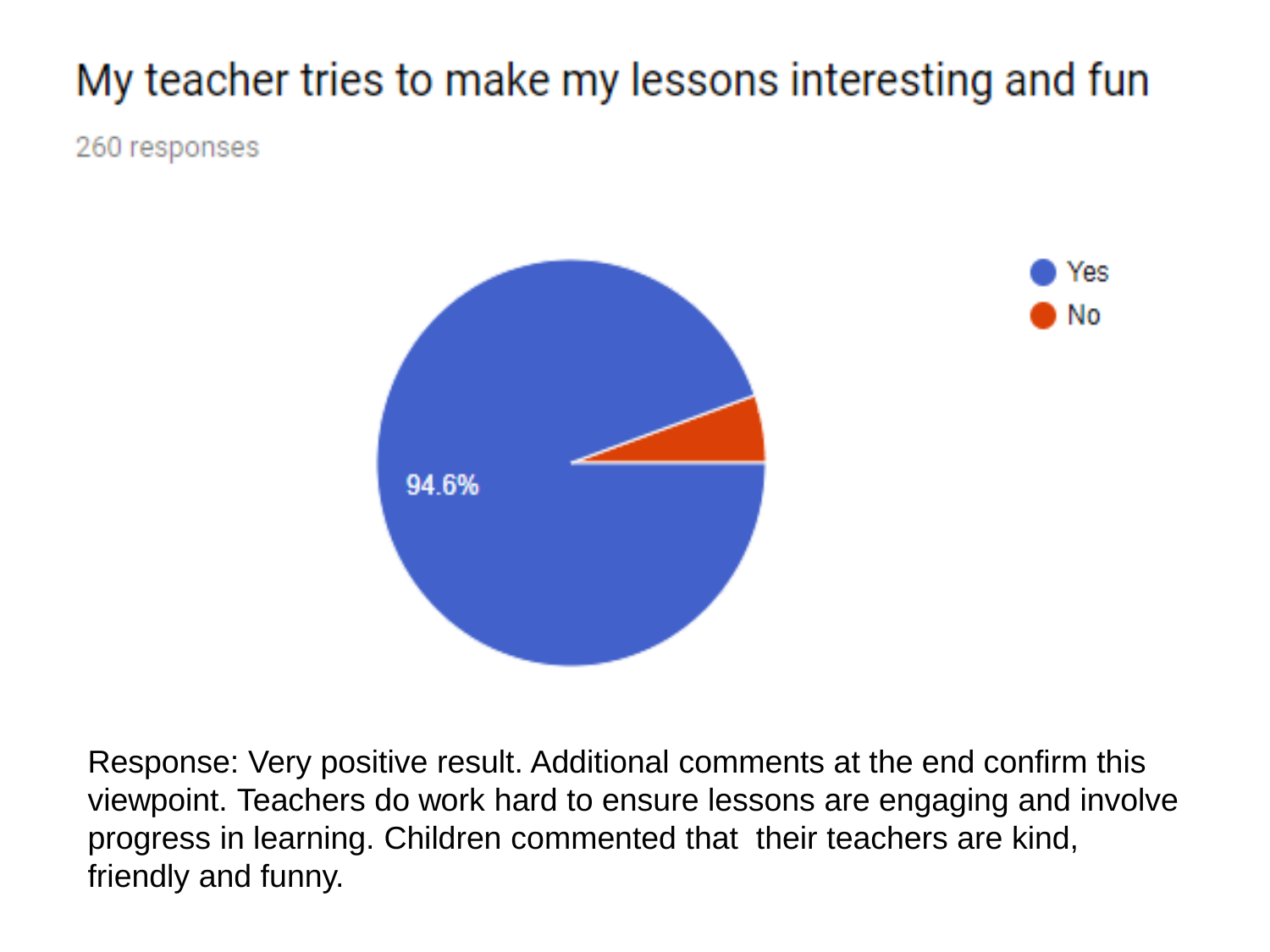The school encourages me towards a healthy life style e.g. healt meals, sporting clubs and exercise in PE and Games

260 responses



Response: Very strong result. More input needed on unhealthy packed lunches sneaking into school. Mr Johnson makes a huge effort to address the needs and wants of the children. He is flexible and has added a range of items including a fresh salad bar and pasta optional foods.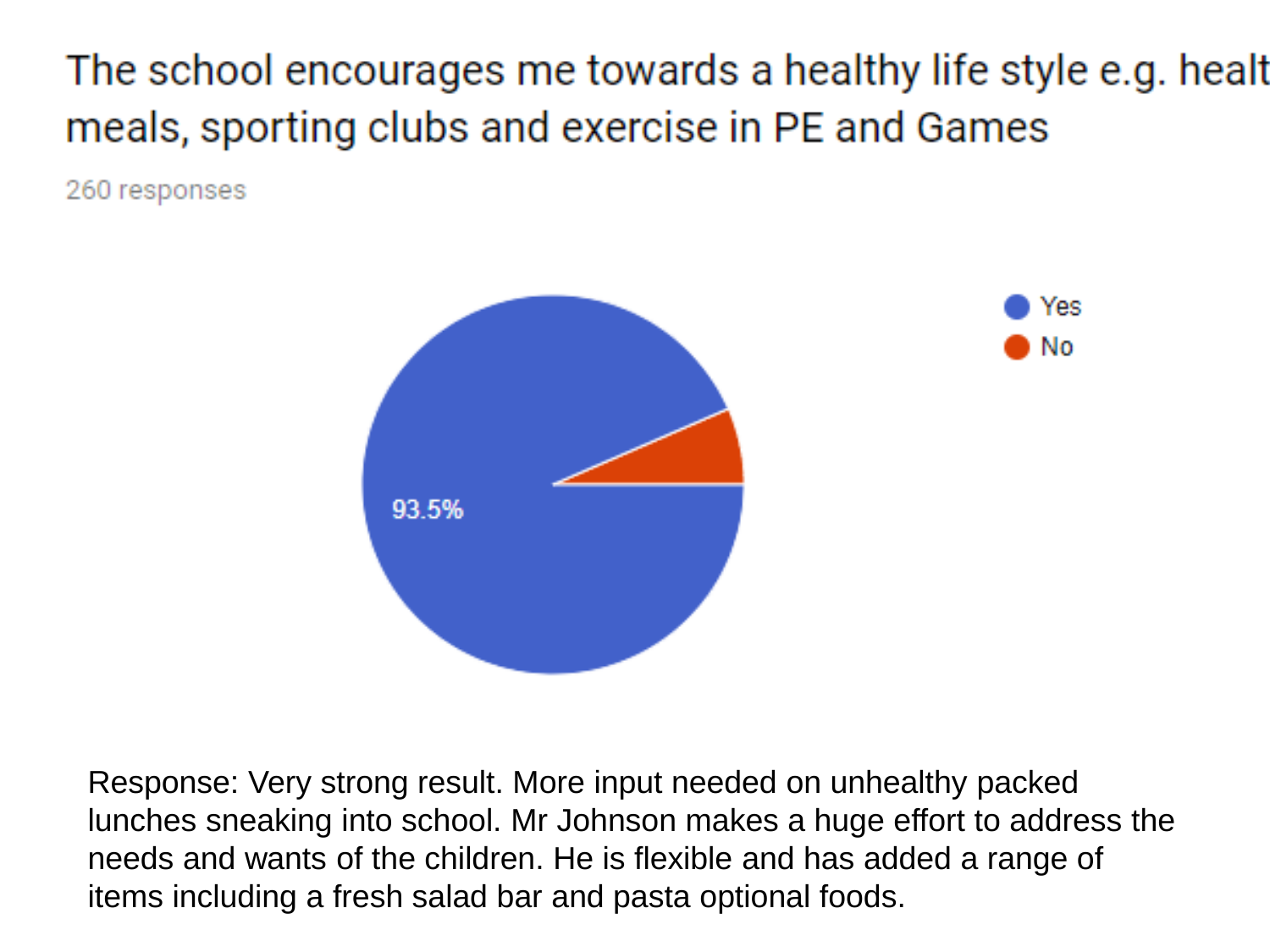## I feel I am getting better at my work and making progress

260 responses





Response: A huge majority of children happy with their progress. Teachers continue to track and review the pupil progress all the time.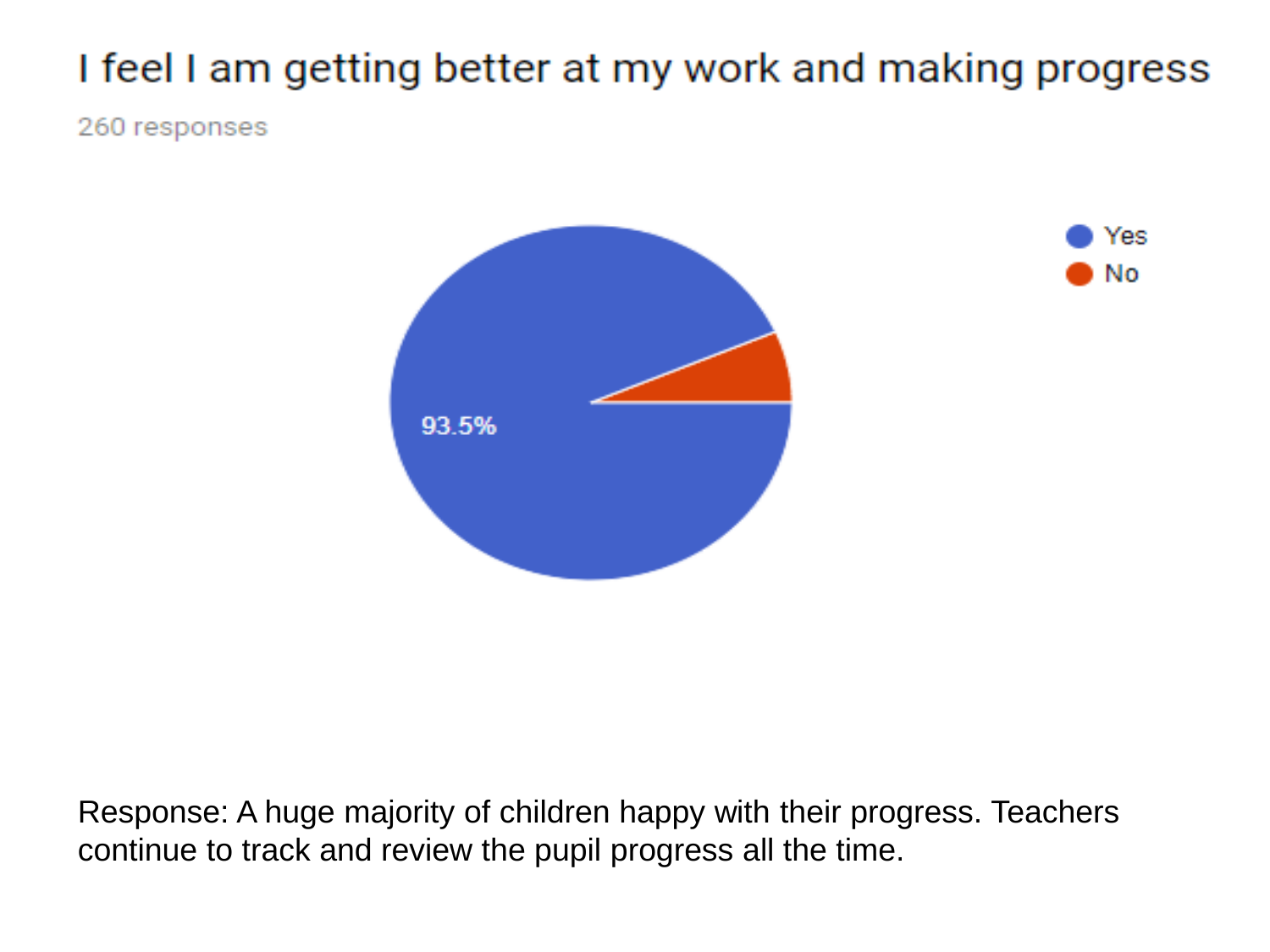My teachers give me lots of praise e.g. Star of the Week, Dojo's, BELIEVE awards, Head Teacher awards, Times Table certificates.

260 responses



Response: A good response though a stronger focus on rewards, certificates and praise has been tabled. Higher rewards for more prestigious achievements also being implemented.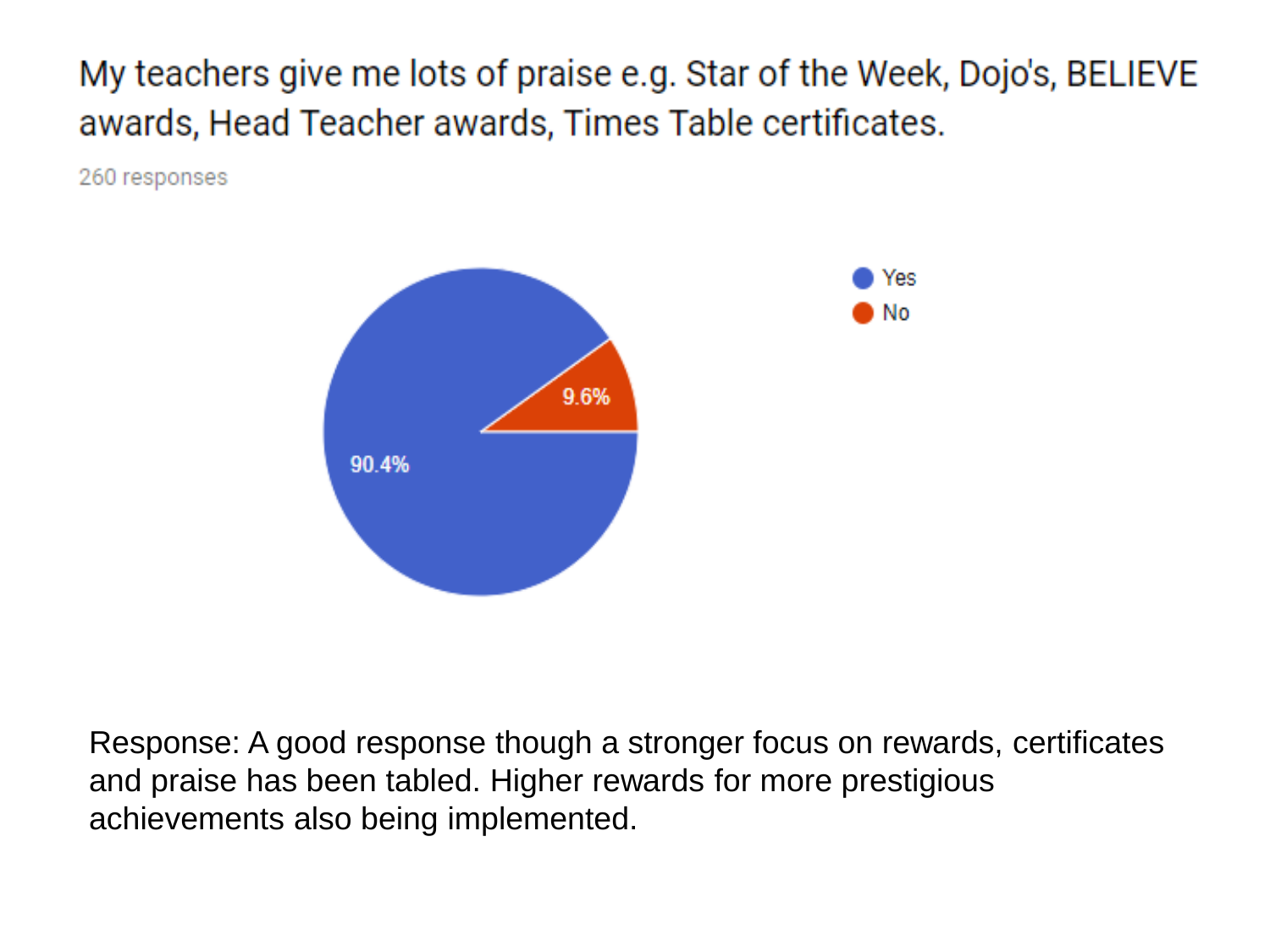### I am encouraged and rewarded for reading regularly at home

260 responses



Response: a good response illustrating high levels of support. The issue for the school is to encourage and supplement those who are not being supported – with a focus this year on reading.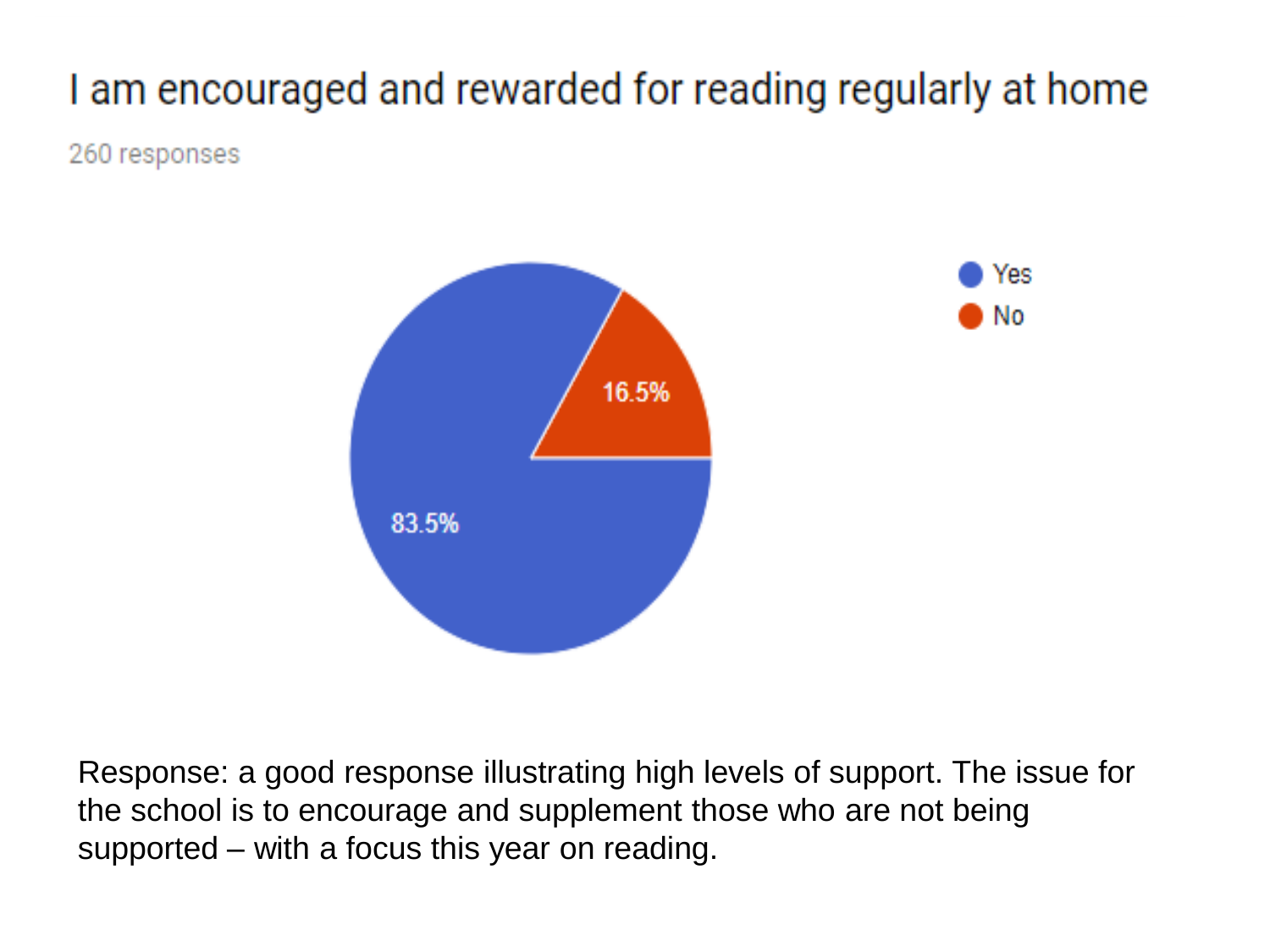### Homework is linked to what I am learning in school

260 responses



Yes

No.

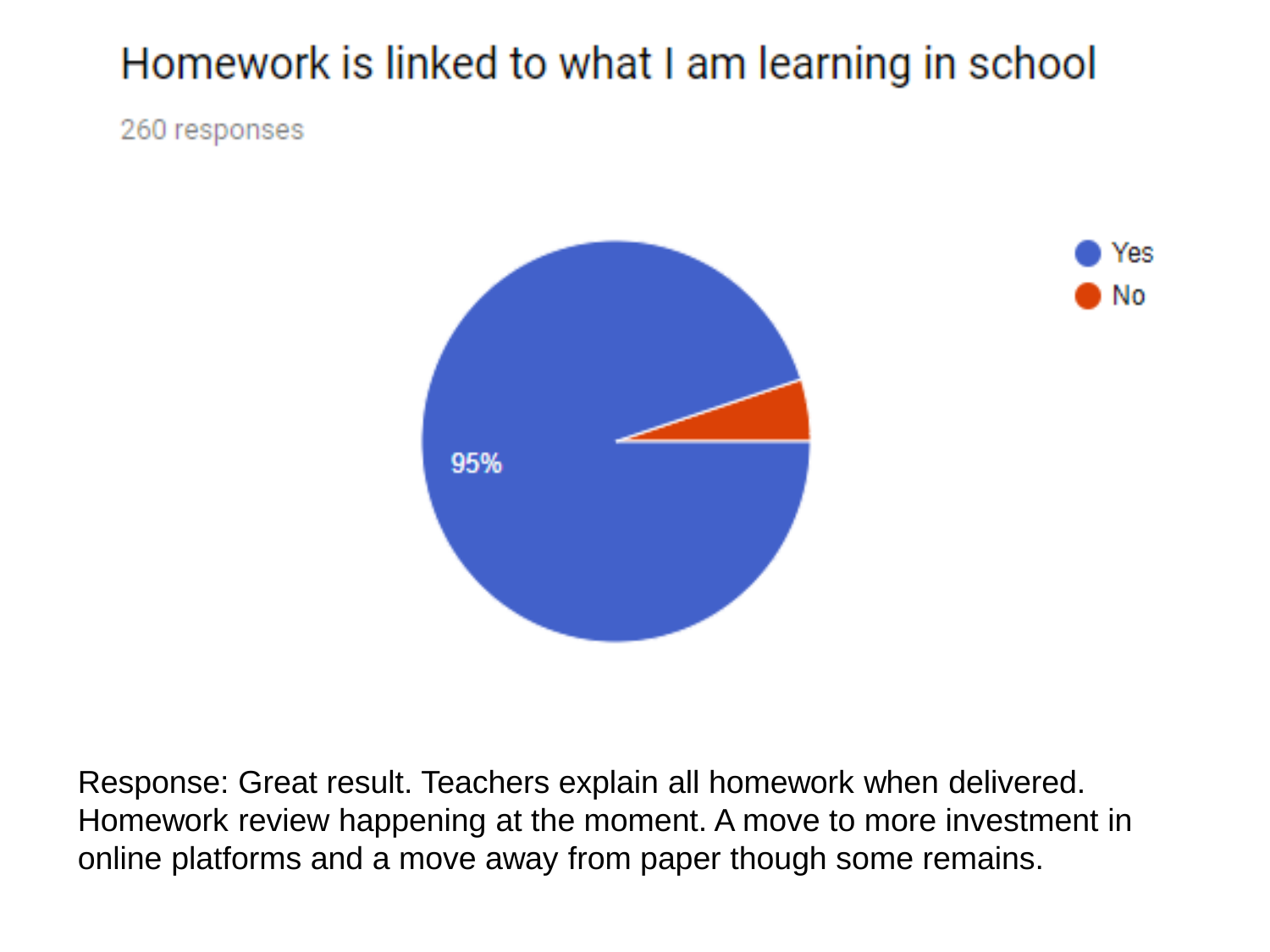# What do you like the most about school?

- The teachers are all amazing
- The teachers make the lessons very fun
- It's very clean and tidy
- Mr Hurd's jokes
- I like the lessons
- The residential trips
- The school trips
- Sport is a great active activity to get your body moving
- It's fun lessons
- friendly community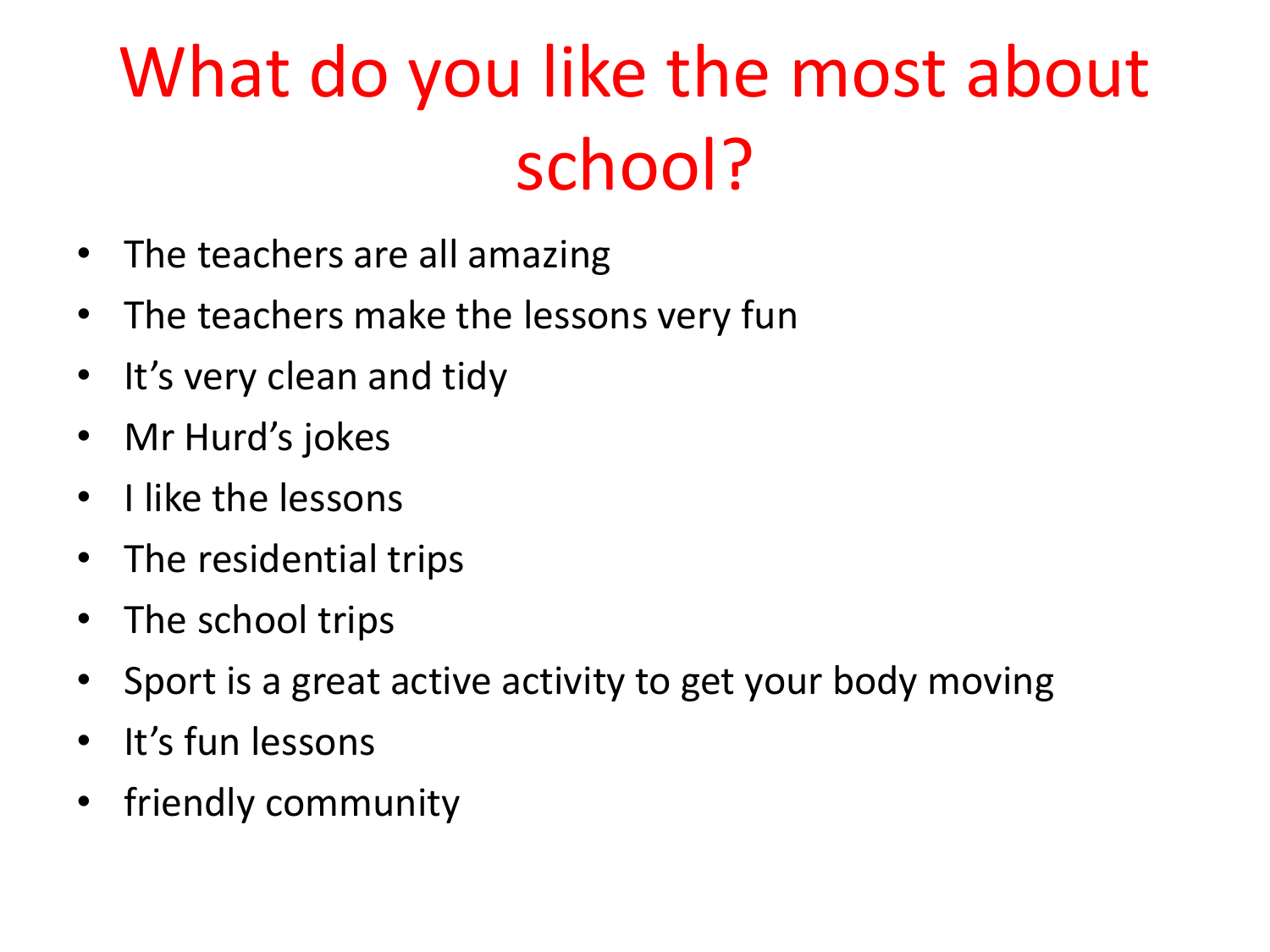- Mr Hurd is funny
- kind teachers
- Lots of different clubs
- sport
- The sports
- The kind and friendly atmosphere
- The teachers are really nice
- Playing with my friends
- Lots of resources
- It is a friendly environment and it never feels unfamiliar.
- The interesting science
- The homework
- Sporting events
- All the pupils are positive, smart and happy
- Everything seems very organised.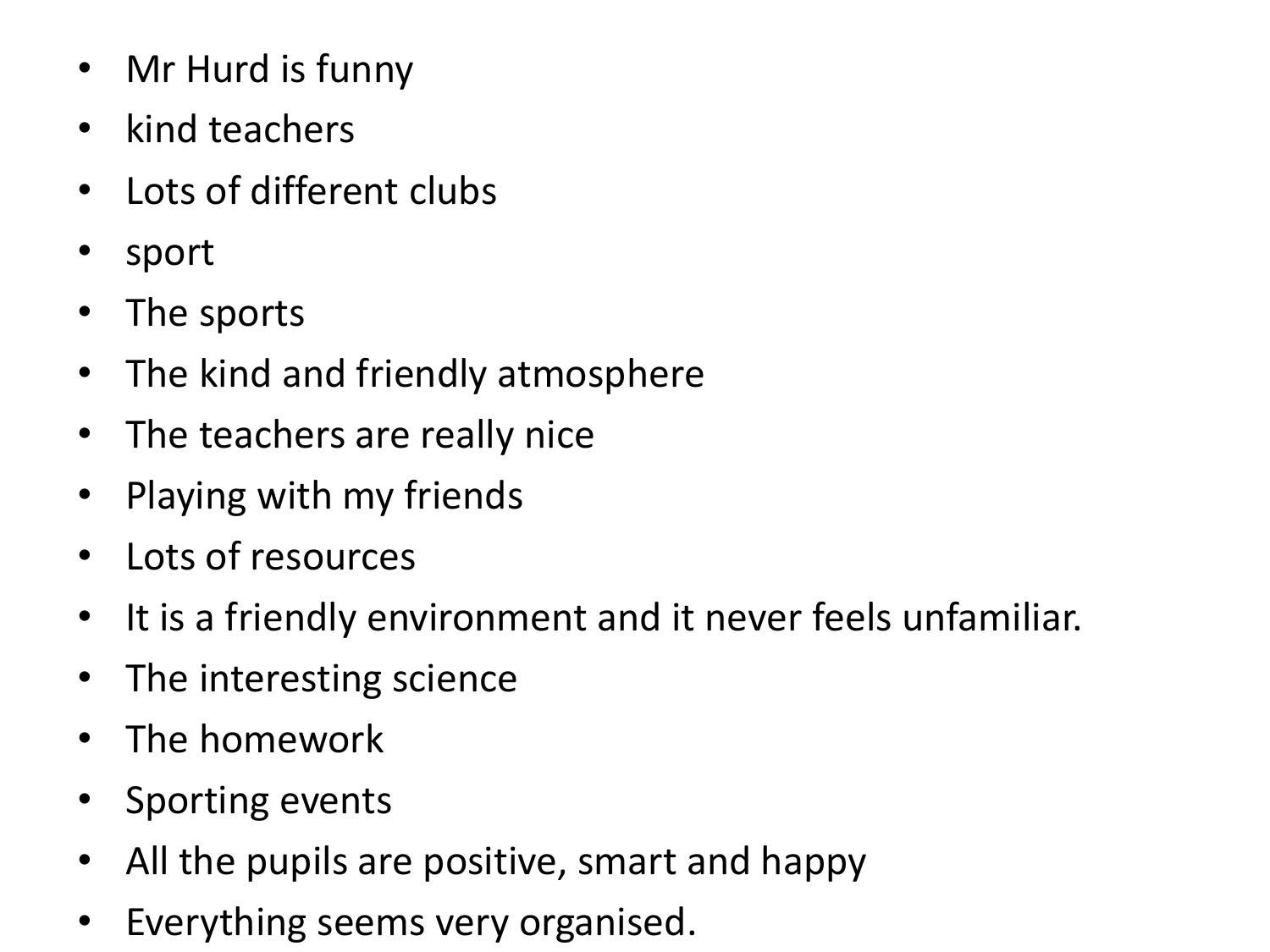- Variety of lessons
- It is a kind and connective place.
- It has a variety of fun lessons and hands on experiments
- Mr Hurd is really funny in lessons
- The home works that are like big protects
- School production
- Lots of challenges
- good clubs
- D&T week is always interesting and teachs children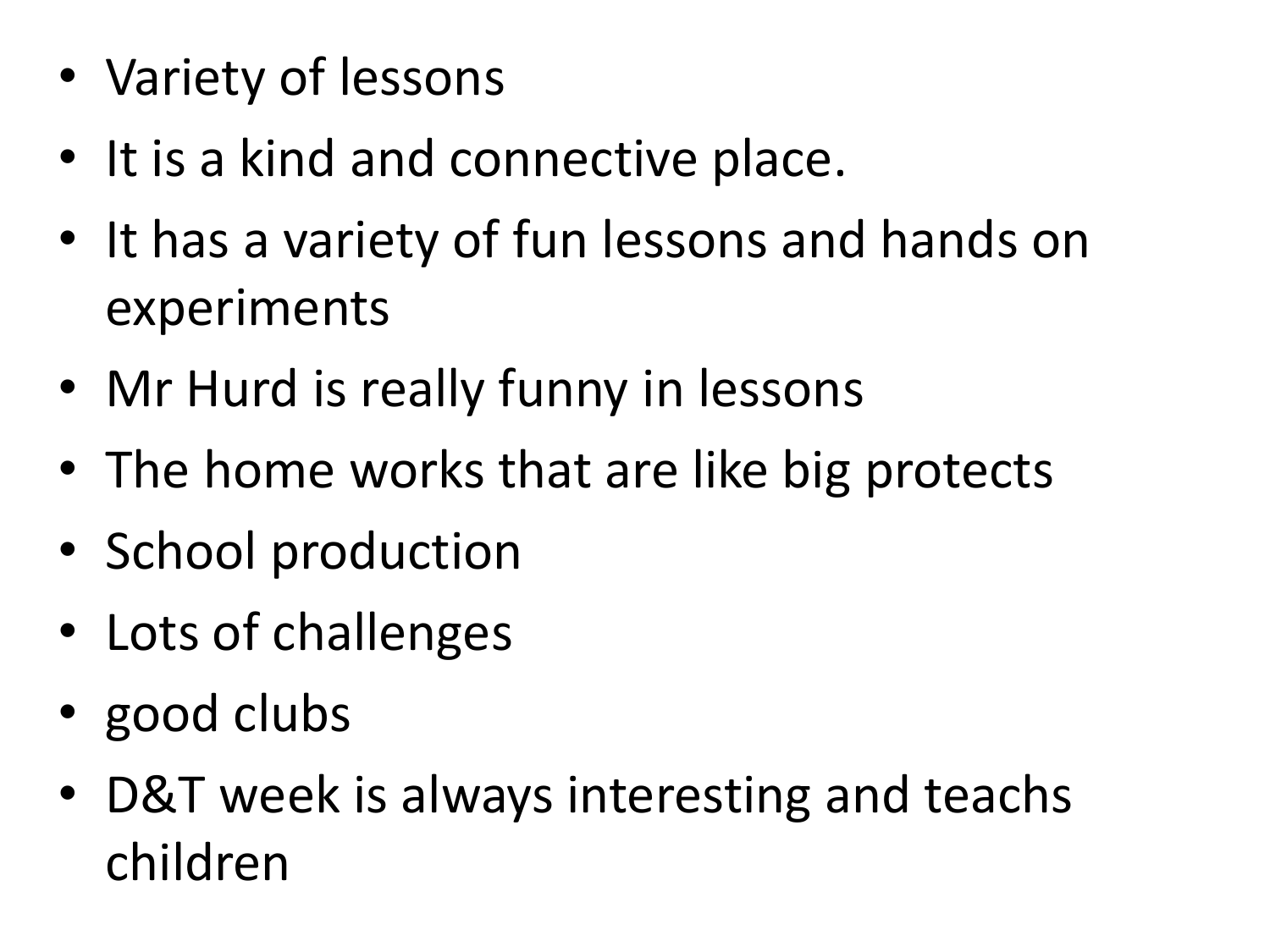- Clubs
- Sports day
- Friends.
- Encouraging
- Teachers are nice
- Friends
- Residential trips
- Fun and interesting
- More time spent with friends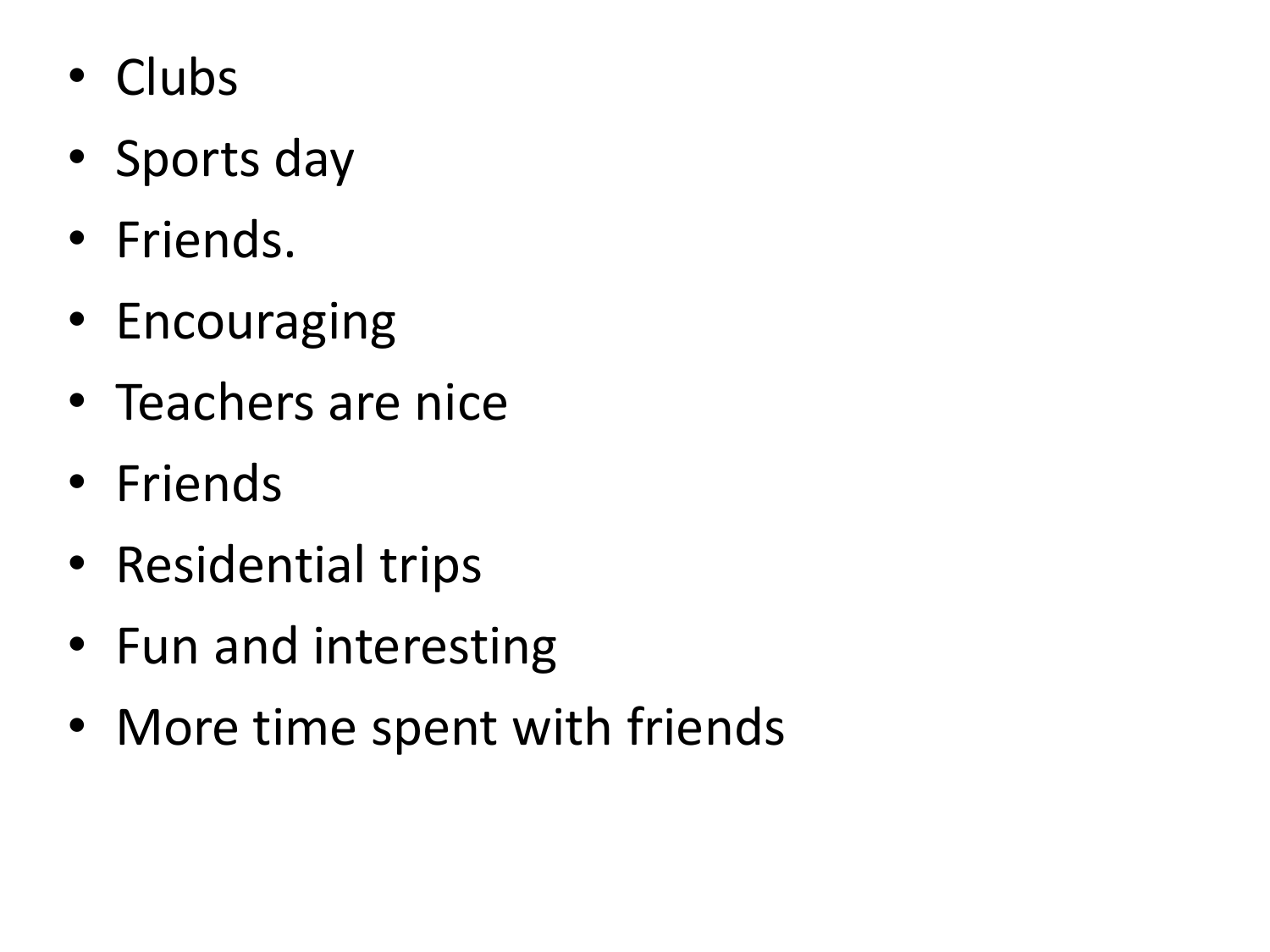- School trips
- Circle time
- The PE lessons
- All of the teachers are kind and funny.
- it includes lots of extra curricular activities.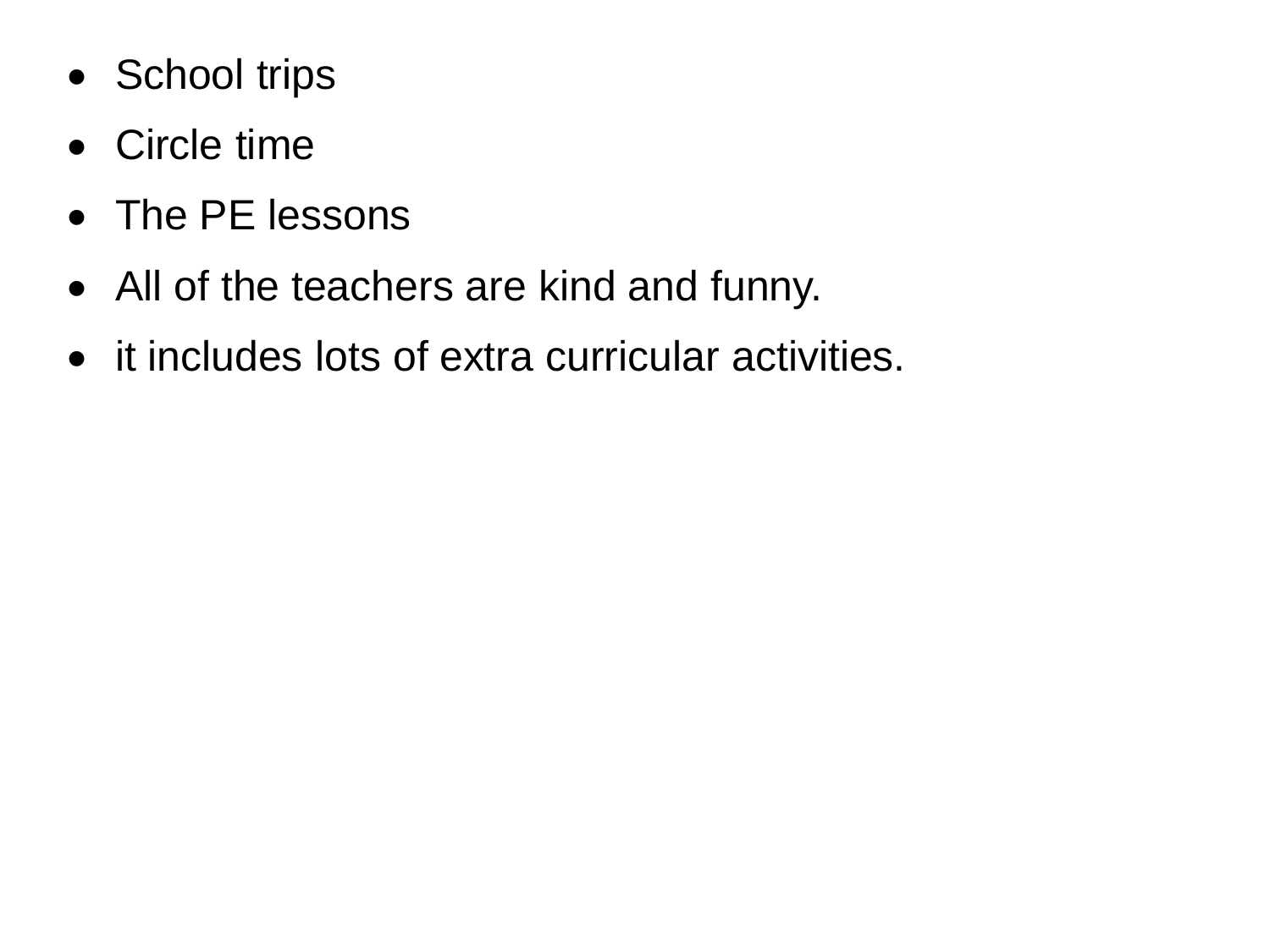- Mr Johnson's exhilarating apple pies
- The teachers are very encouraging.
- Mr Johnson's jacket yummy potatoes
- Mr Johnson's custard
- I like how many clubs there are.
- The teachers are nice to me. They're kind.
- It's interesting.
- Lots of fun lessons to do in school including D.T and plays and sport related things.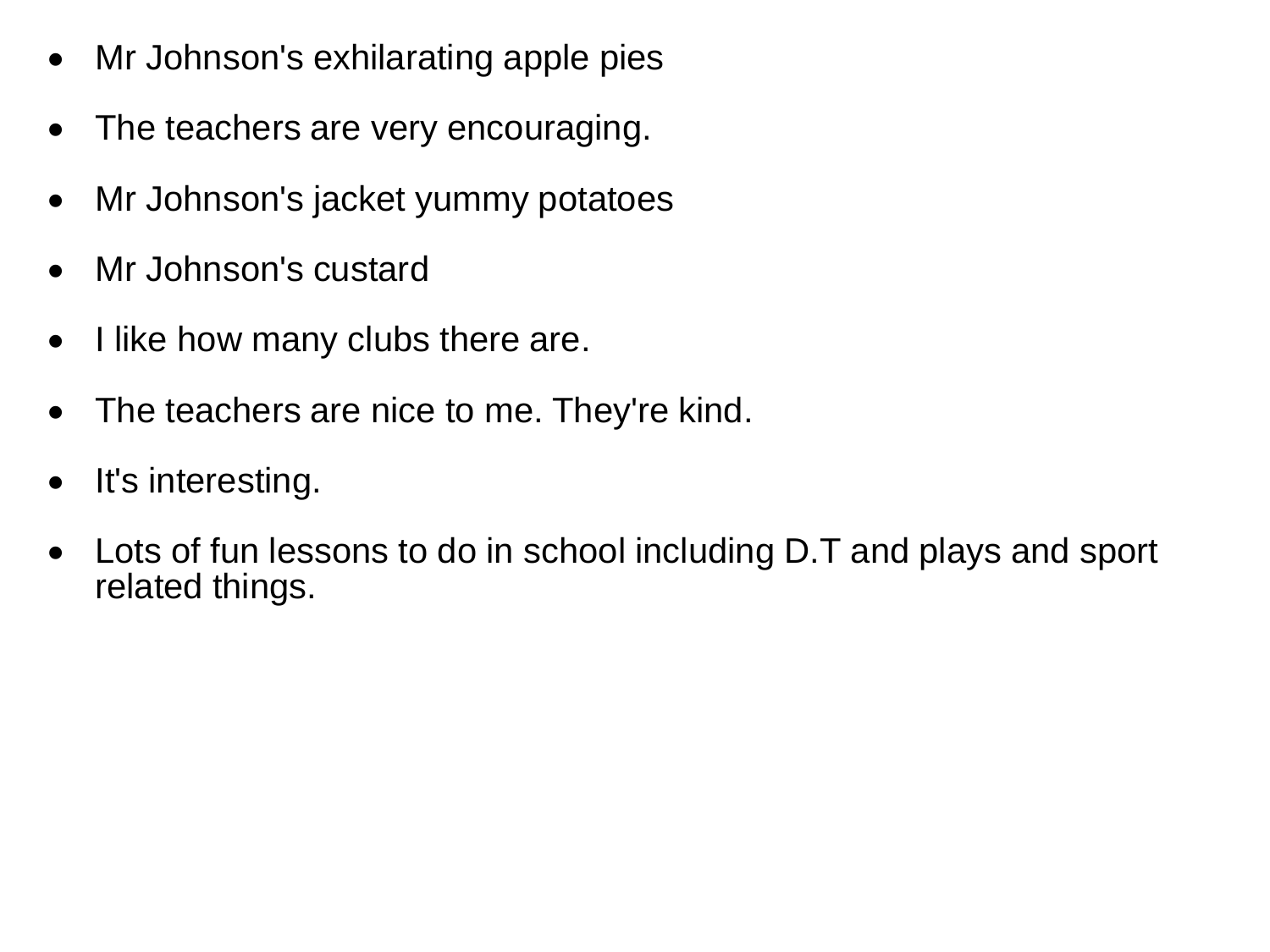- friends and teachers and lessons and roast dinner
- it is fun
- The fun lessons like D & T
- They try to make you happy if you are sad
- The teachers are helpful and inspiring
- coding club
- it is a lovely school because everyone is nice and helpful
- It's healthy
- It is very fun at school
- I get better at my learning with my new teachers
- my teacher
- its amazing
- all the teachers are really nice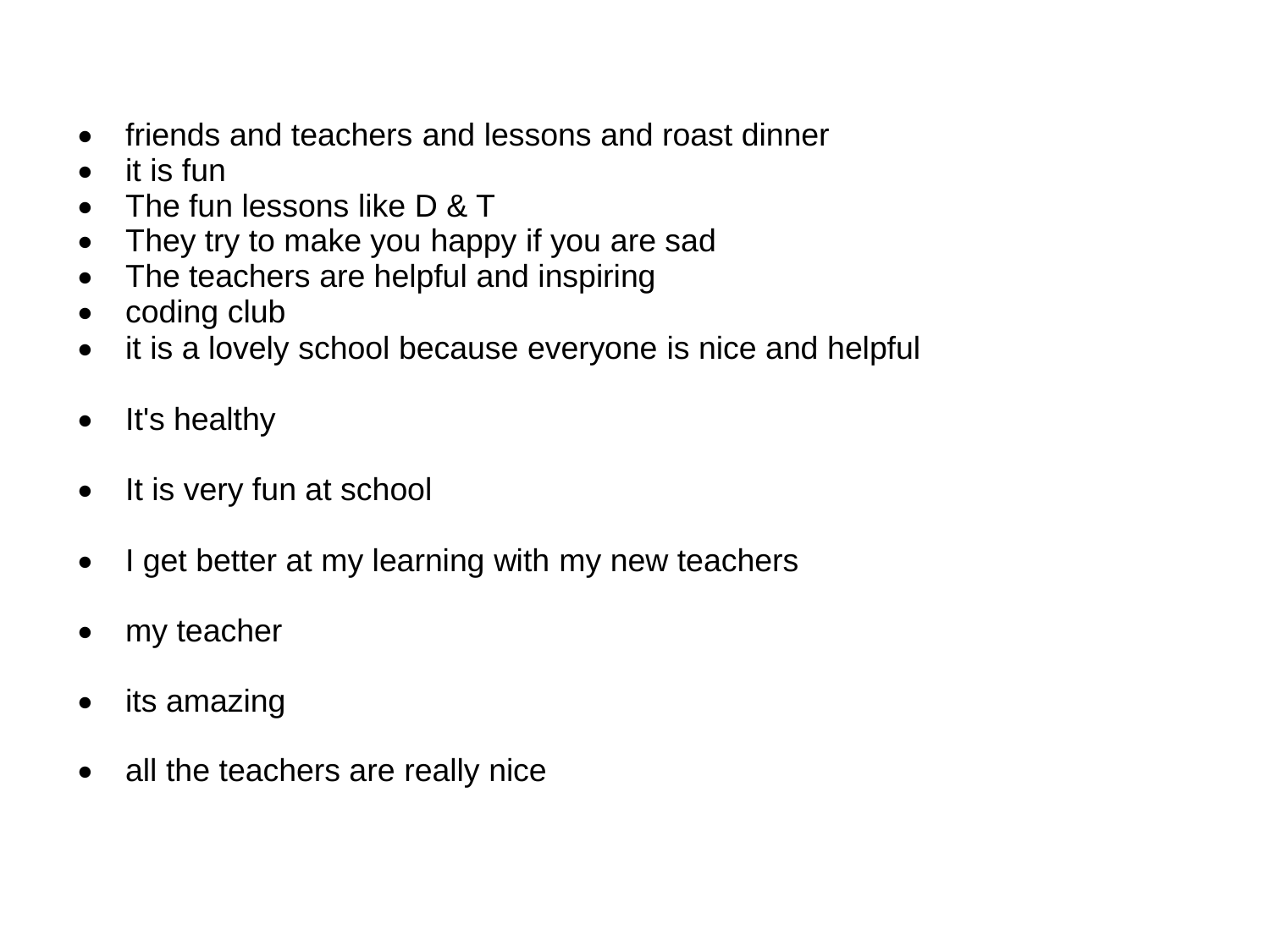- $\bullet$  kind and be happy
- Most people are really kind
- I love my teacher Miss Marriage and she is the best teacher ever!
- It is a lovely school because everyone is nice and helpful and kind  $\bullet$
- I like that the school is eco friendly.
- Its a healthy school
- Wallace Fields Junior school is very sporty
- This school's lessons are good for learning
- It is healthy
- They are kind
- playtime
- I love my teacher!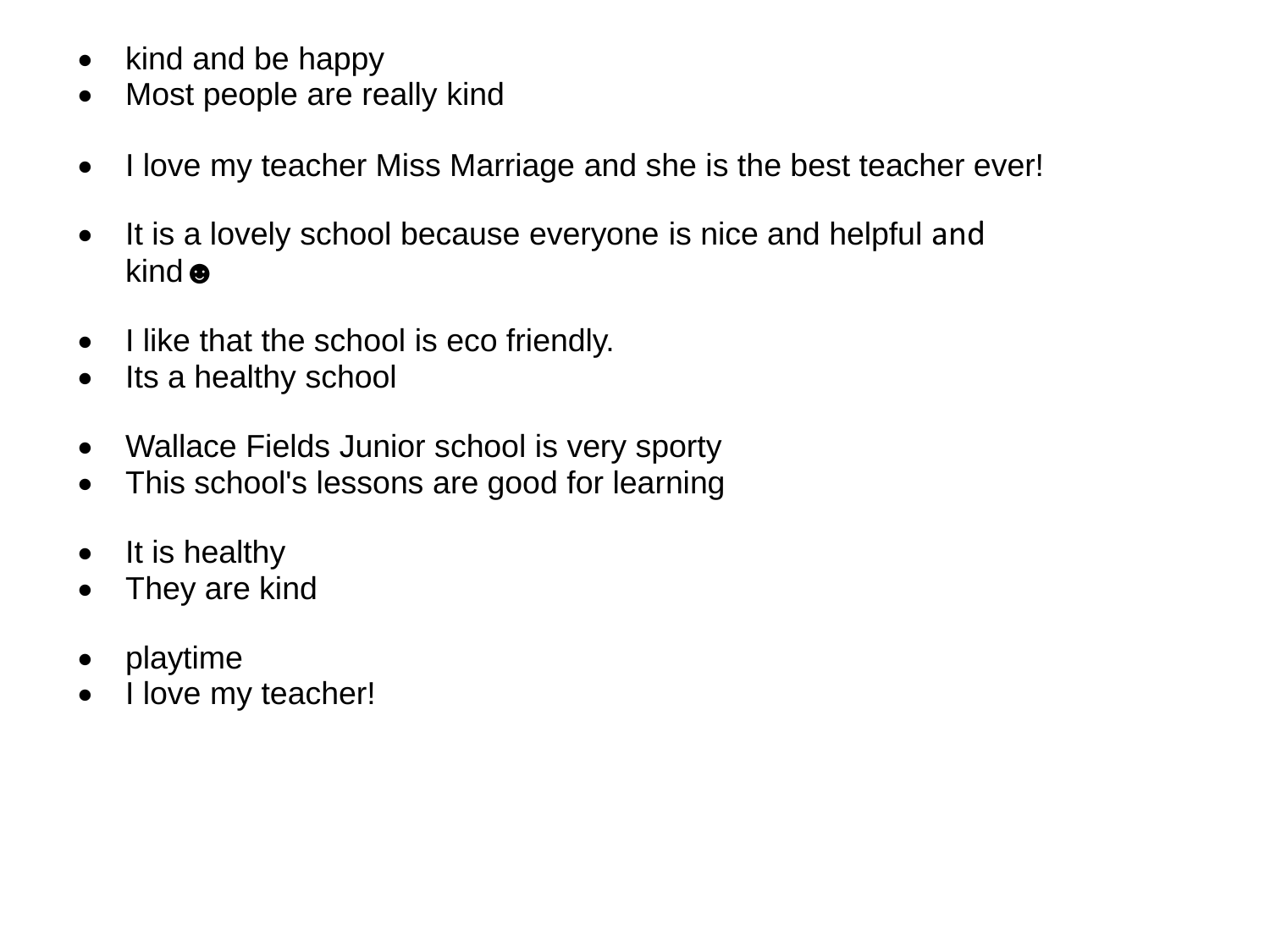- it is really fun**vo**  $\bullet\bullet\bullet$
- teachers are kind
- You let us play sports
- the teachers are trying to make it fun for us and there good at it
- it is a happy friendly school
- it is healthy school
- P.E ☻☻ ☻☻☻ ☻ ☻ ☻ ♦♦♦♦
- everyone is kind and happy ●
- Mr Lee is very funny
- I am positive with my teacher
- Your friends are always there for you when you're lonely
- It Is very fun at school because I have lovely teacher
- My teacher is fabulous